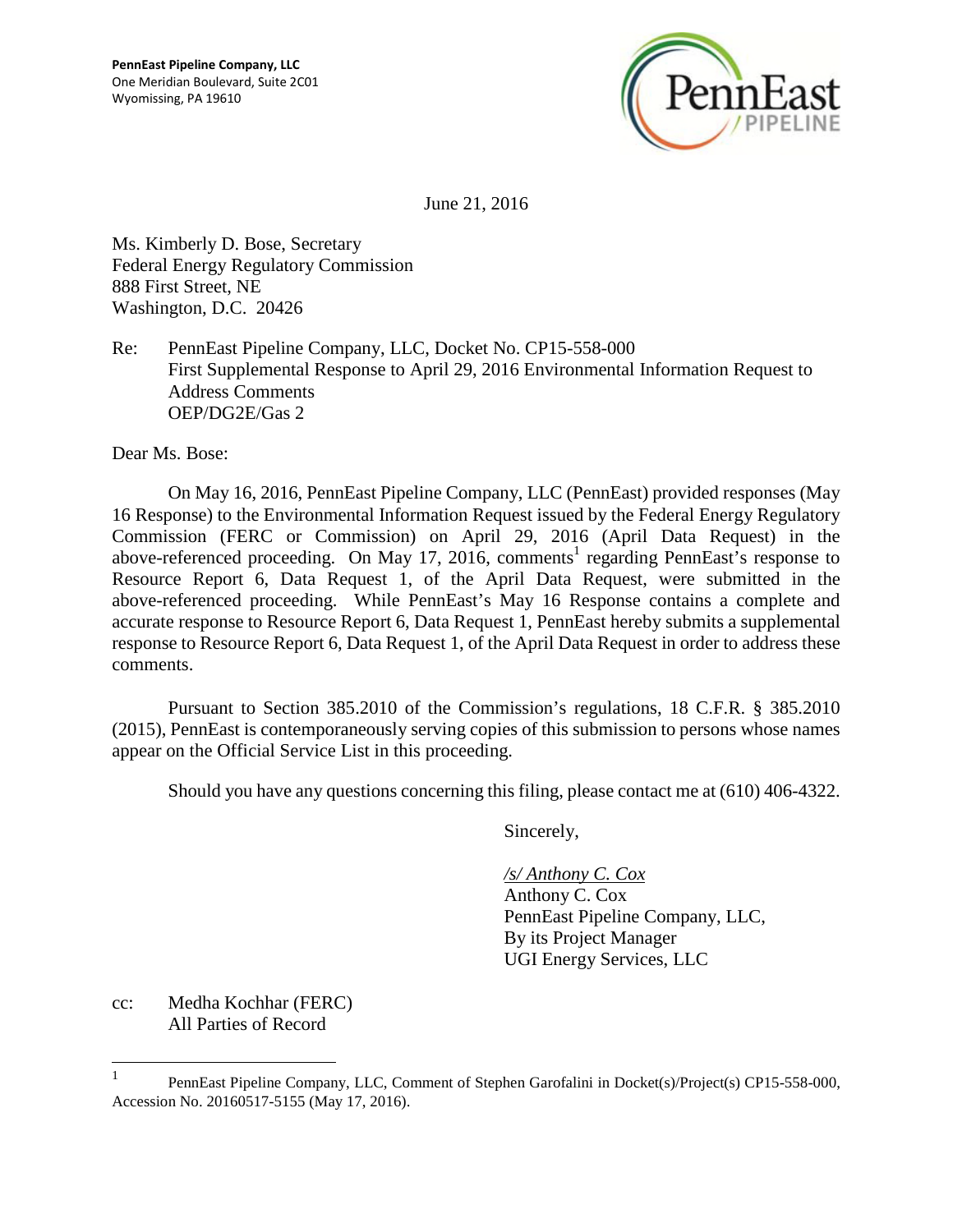#### **VERIFICATION**

| THE STATE OF PENNSYLVANIA |  |  |
|---------------------------|--|--|
|                           |  |  |
| <b>COUNTY OF BERKS</b>    |  |  |

Tamara R. Bernstein, being first duly sworn, states that she is the Manager – Regulated Asset Administration for PennEast Pipeline Company, LLC; that she is authorized to execute this Verification; that she has reviewed the supplemental response to the April 29, 2016 Environmental Information Request in Docket No. CP15-558-000; and that after reasonable diligence and review, the information provided in such response constitutes a complete and accurate response to the best of her knowledge, information and belief.

> PennEast Pipeline Company, LLC, By: UGI Energy Services, LLC Its Project Manager

Tamara R. Benstein

Tamara R. Bernstein Manager – Regulated Asset Administration

Subscribed and sworn to before me this \_\_\_\_\_\_ day of June, 2016.

on Theustaltes

Notary Public. State of Pennsylvania

My Commission Expires:

March 8, 2020

COMMONWEALTH OF PENNSYLVANIA NOTARIAL SEAL Joan T. Neustadter, Notary Public<br>Spring Twp., Berks County<br>My Commission Expires March 8, 2020<br>MEMBER, PENNSYLVANIA ASSOCIATION OF NOTARIES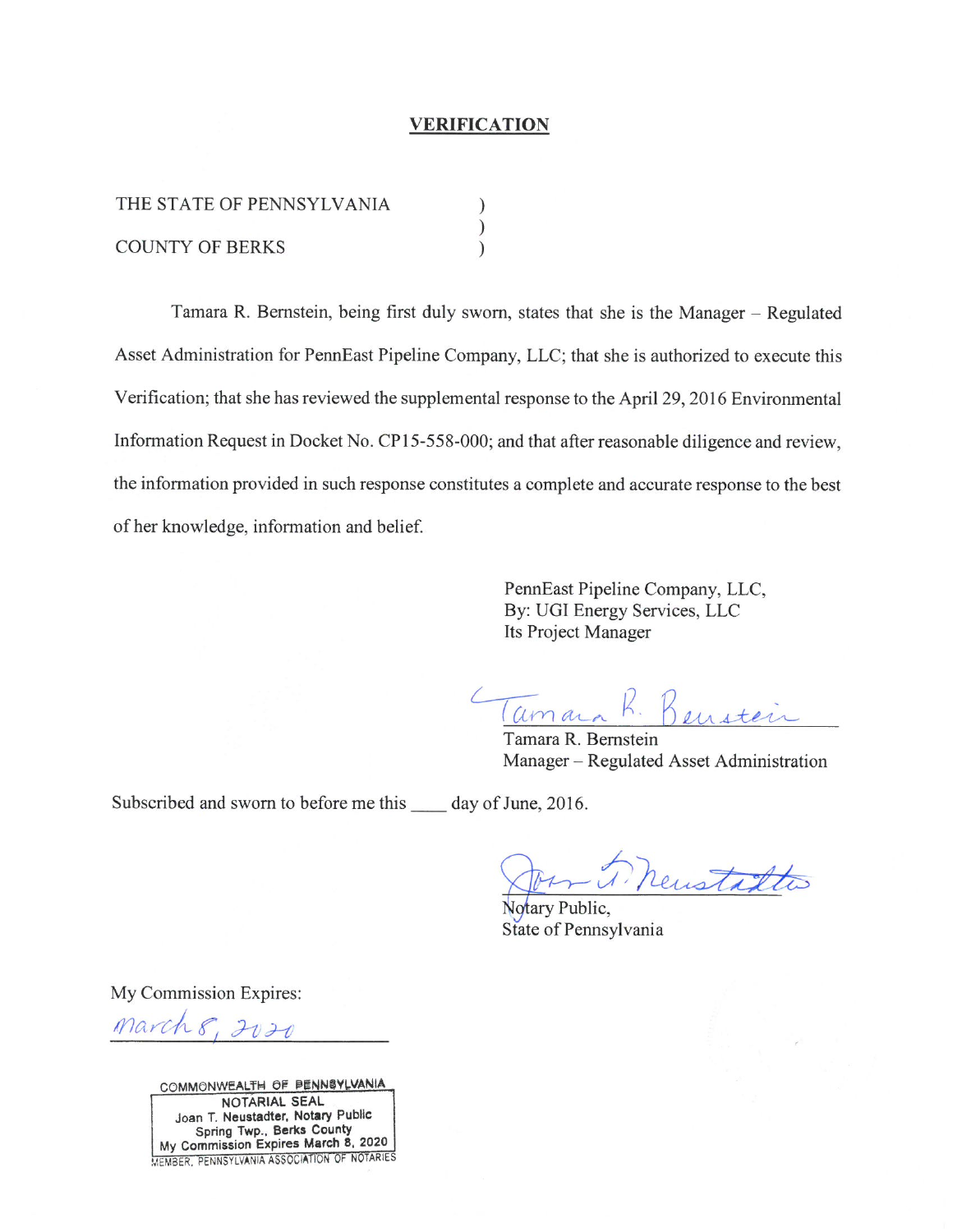# **Resource Report 6 - Geology**

### **Data Request 1**

Provide correspondence, from Trap Rock Industries regarding future quarry expansion plans, and that the Project is located at a safe distance from the planned expansion area of this quarry.

# **Response 1**

PennEast has made multiple attempts to get an update from Trap Rock Industries regarding future quarry expansion plans. An extensive tract of land owned by Mercer County (PE-ME-016) extends between Trap Rock Industries and the proposed PennEast Pipeline. It is very unlikely that Trap Rock Industries would be able to expand onto the County lands. The closest point to the proposed PennEast construction workspace is approximately 0.5 mile away. Therefore, PennEast does not expect that the proposed Project will have any impact on Trap Rock Industries' plans.

# **Supplemental Response 1**

Comments regarding PennEast's response, above, state that PennEast has ignored addressing any impacts associated with the Trap Rock Industries, Inc. (Trap Rock) quarry located in Delaware Township, Hunterdon County. $^1$  Similar comments have been filed in response to information that PennEast has provided to FERC about Trap Rock's Hunterdon County quarry and other Trap Rock quarries.<sup>2</sup> PennEast's response above regarding its efforts to obtain information from Trap Rock regarding future expansion plans is applicable to all of Trap Rock's quarries in the vicinity of the Project.

In response to concerns that PennEast has not considered Trap Rock's Hunterdon County quarry in evaluating the safety of the Project, PennEast has been considering the Hunterdon County quarry in relation to the Project location throughout the development of the Project. As PennEast stated in its draft Resource Report 6, filed in April 2015 in the pre-filing Docket No. PF15-1-000 (Pre-Filing),

<sup>1</sup> PennEast Pipeline Company, LLC, Comments of Stephen Garofalini, Docket No. CP15-558-000, Accession Nos. 20160517-5155 (May 17, 2016) and 20160609-5168 (June 9, 2016).

<sup>2</sup> PennEast Pipeline Company, LLC, Comments of Stephen Garofalini, Docket Nos. PF15-1-000 and CP15-558-000, Accession Nos. 20150105-5019 (January 5, 2015); 20150302-5032 (March 2, 2015); 20150805-5029 (August 5, 2015); 20150806-5003 (August 6, 2015); 20150812-5146 (August 12, 2015); 20150918-5120 (September 18, 2015); 20150918-5134 (September 18, 2015); 20151228-5230 (December 28, 2015); 20160223-5057 (February 23, 2016); and 20160325-5198 (March 25, 2016).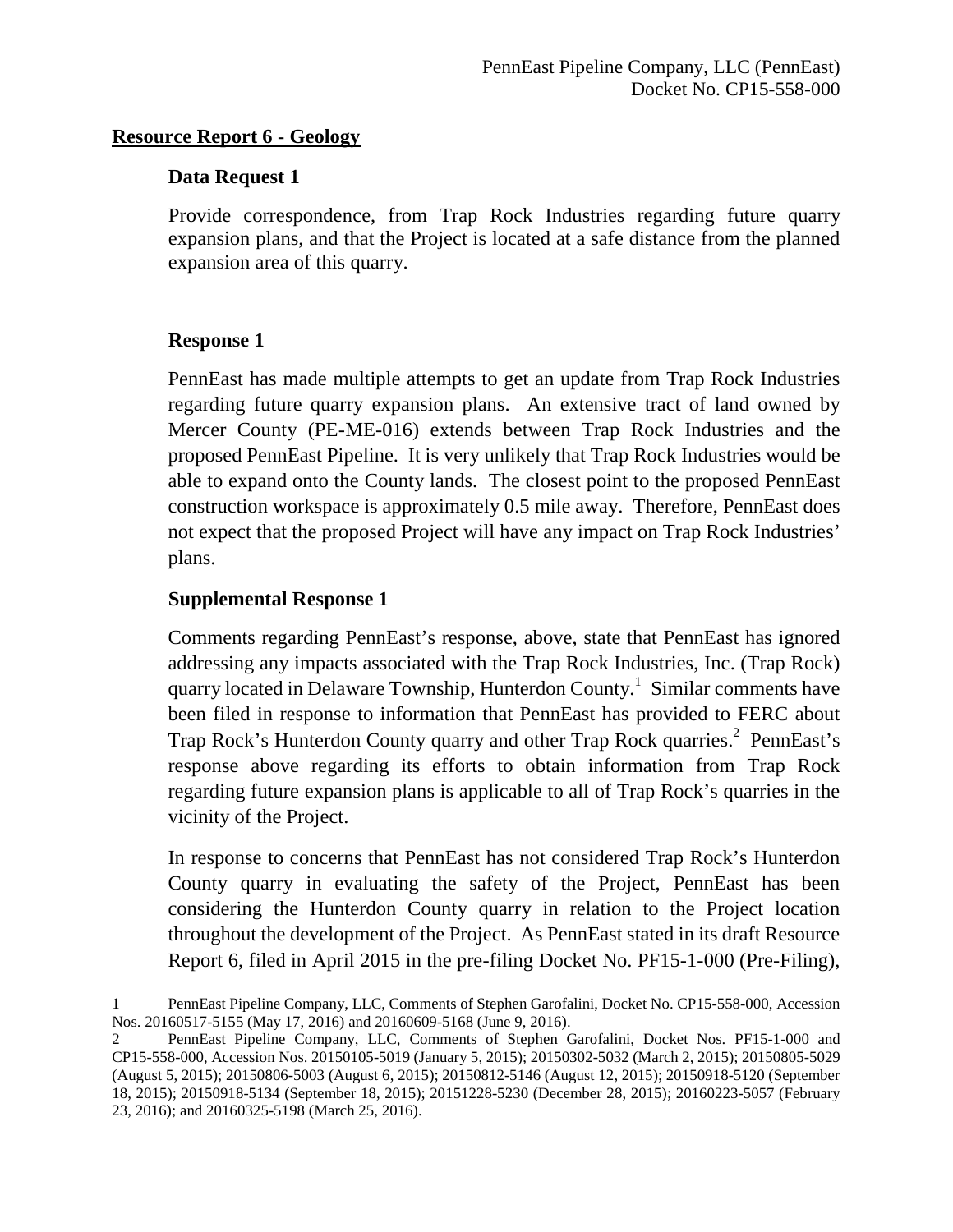and in its final Resource Report 6, filed as part of the September 2015 Application, Trap Rock's three (3) crushed stone quarries are all greater than 0.25 mile from the Project area, including the one in Lambertville, New Jersey (Hunterdon County). Further, as PennEast summarized in its August and September 2015 monthly status reports during Pre-Filing, PennEast specifically addressed Trap Rock's Hunterdon County quarry, located approximately 0.75 mile from the proposed route, when stating that the Project is located at a safe distance from Trap Rock's applicable expansion plans. These monthly status reports also included maps showing the distance of Trap Rock's Mercer and Hunterdon County quarries from the pipeline route. In addition to these filings, PennEast also discussed all of Trap Rock's quarries, including the one located in Hunterdon County, in response to FERC's December 2015 Data Request.

As noted in recent comments, the latest known information regarding an expansion of Trap Rock's Hunterdon County quarry is from a 2008 meeting between Trap Rock and the Delaware Township Committee reported in the Delaware Township Post on July 22, 2008. Trap Rock has not provided PennEast with any additional information regarding specific plans to expand any of its quarries in the vicinity of the Project. Trap Rock's Hunterdon County quarry remains dormant, and PennEast is unaware of any pending application for a blasting permit for Trap Rock's Hunterdon County quarry. In the event that Trap Rock activates and expands its Hunterdon County quarry, the expanded quarry will still be greater than 0.25 mile from the PennEast pipeline at its closest point.

PennEast does not anticipate any impact on the PennEast pipeline from Trap Rock's blasting activity at any of their currently active or inactive quarries in the vicinity of the Pipeline in Hunterdon or Mercer Counties, New Jersey. PennEast requested a complete evaluation of the impact of Trap Rock's quarry blasting in Hunterdon County on the PennEast Pipeline and the report, attached hereto as Attachment 1, concludes that blasting at the Trap Rock quarry in Hunterdon County is not anticipated to have any disruptive or damaging effect on the proposed pipeline and that based on the analysis in the report and other studies conducted by PennEast, PennEast does not anticipate blasting will impact the safety of the proposed pipeline.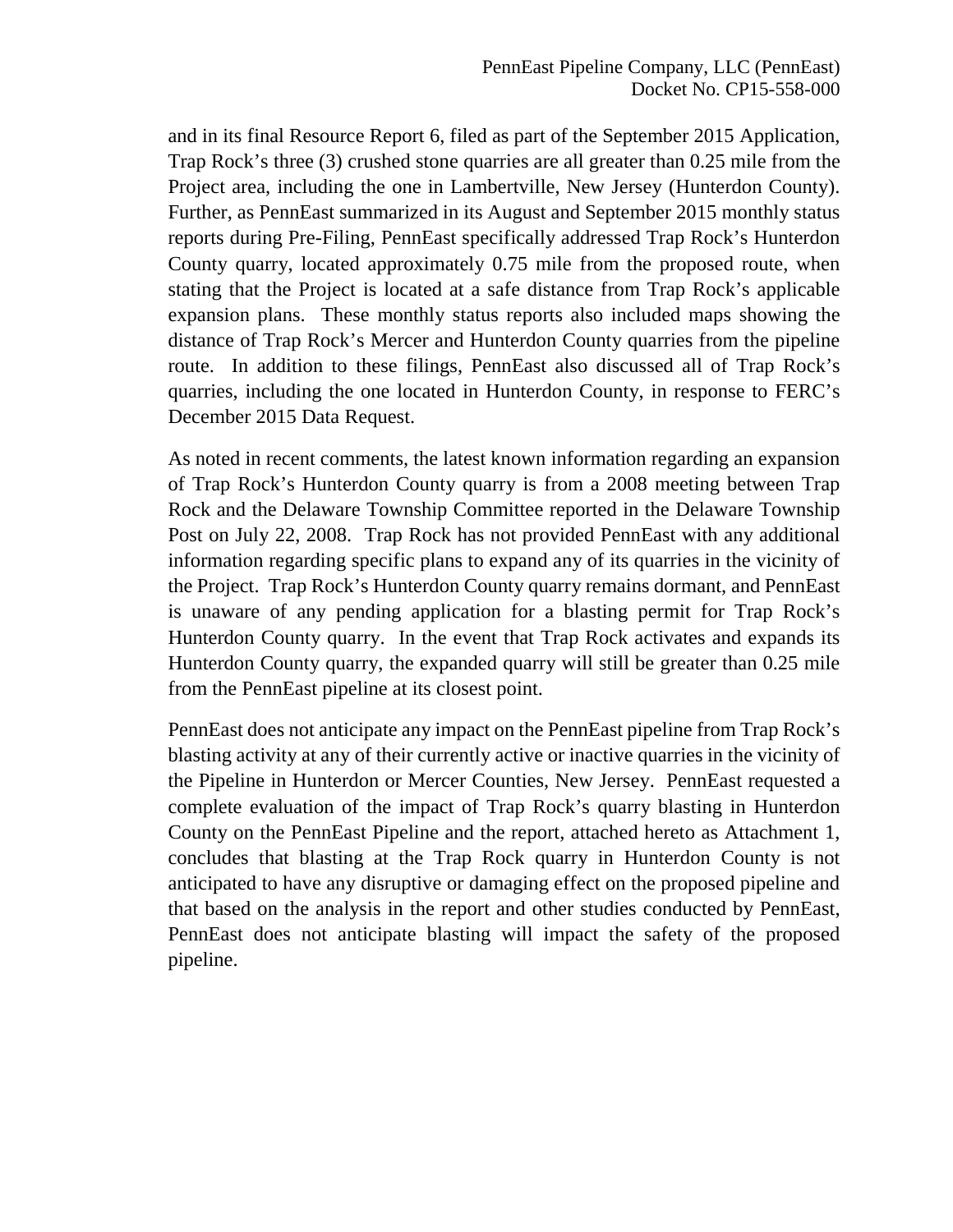

**To Anthony Cox, Project Manager (PennEast)** 

**From Vatsal A. Shah, Ph.D, PE**

**Date June 21, 2016**

**Project # 353754**

**Document # 353754-HMM-EN-CO-026**

**Page 1 of 13**

- **Subject Evaluation of the Hunterdon County Trap Rock Quarry Blasting Activities Effects on the Proposed PennEast Pipeline** 
	- **CC PennEast- Jason Doersom, Tamara Bernstein HMM- Mike Wilcox, Mike DeNichilo, Carlos Chaves, Danny Hartman**

#### **1. Overview**

The proposed PennEast Pipeline Project (Project) will begin in Dallas, Pennsylvania (Luzerne County), end in Pennington, New Jersey (Mercer County), and will be approximately 115 miles long. In the locale of milepost (MP) 100 (based on the alignment sheets submitted to the Federal Energy Regulatory Commission [FERC] in February 2016), the pipeline will be installed proximate to the existing Trap Rock Quarry in Delaware Township (Hunterdon County), New Jersey. A Site Location Plan depicting the Hunterdon County Trap Rock Quarry's relation to the pipeline is provided below as Figure 1.

PennEast Pipeline Company, LLC (PennEast) is sensitive to safety concerns raised about the potential effects of blasting at the Hunterdon County Trap Rock Quarry to the installed pipeline (*see* comment submitted to FERC Docket No. CP15-558-000, Accession No. 20160517- 5155 [May 17, 2016]). PennEast has retained Hatch Mott MacDonald (HMM) to evaluate the potential for concerns caused by blasting that may be performed at the Hunterdon County Trap Rock Quarry, as those activities relate to pipeline safety and operation.

This memorandum has been prepared specifically regarding the Hunterdon County Trap Rock Quarry, however, where noted, portions of this evaluation are generally applicable to quarries within the vicinity of the PennEast pipeline Project.

**MEMO**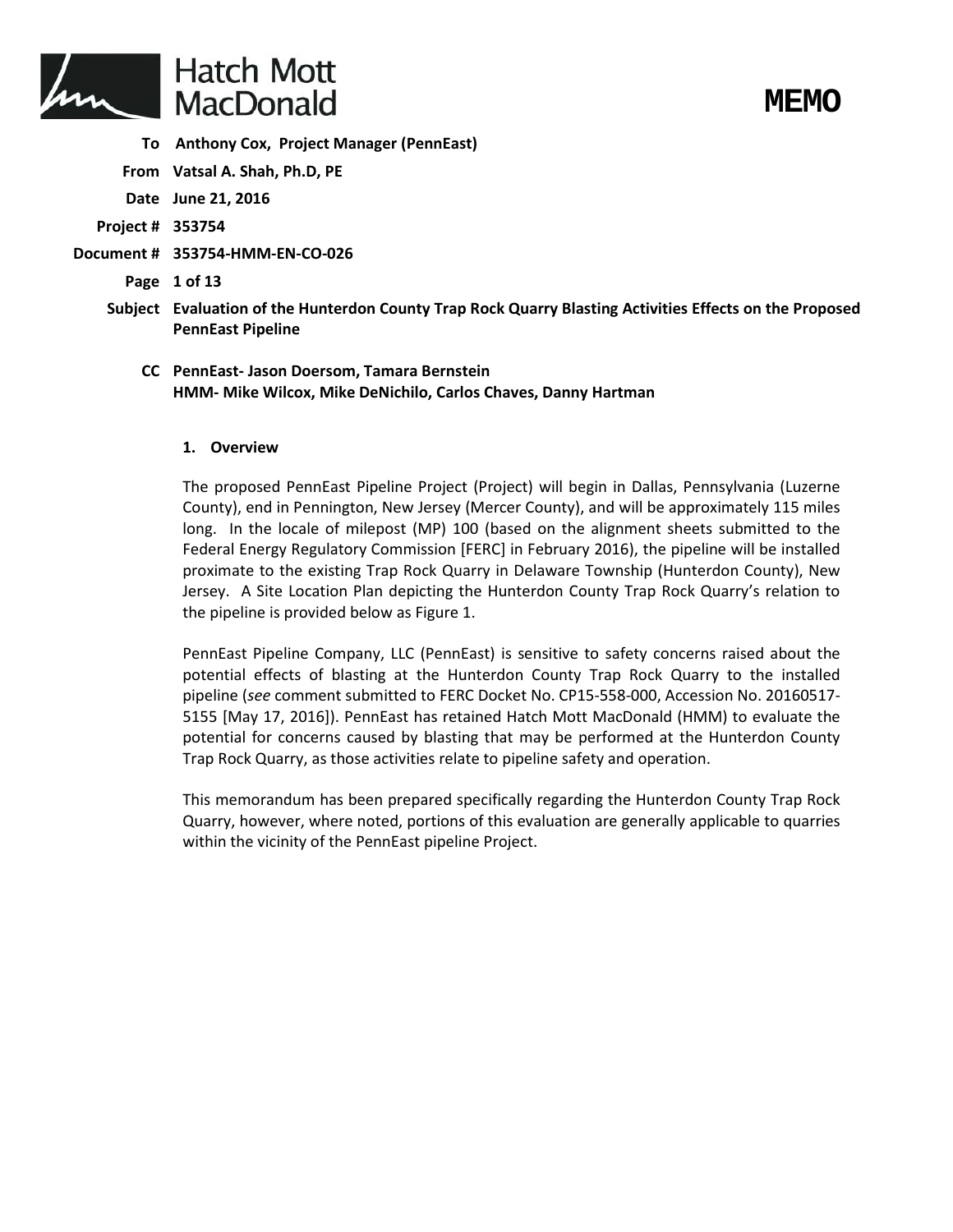





Figure 1 – Site Location Plan

### **2. Geologic Background**

From available information, the Hunterdon County Trap Rock Quarry, located in Delaware Township, New Jersey opens in the lower half of the Mt. Gilboa (Stockton) diabase. The formation, which is a small, fault-bounded segment of the Palisades intrusive complex, has been mined by Trap Rock Quarry Industries, Inc. since 1966, and has been historically quarried since as far back as 1860 (Husch, 1988) (Johnson, 1957).

According to New Jersey Department of Environmental Protection's (NJDEP) GeoWeb online GIS Database, surficial geology of the region consists of Weathered Diabase deposits and Weathered Shale, Mudstone, and Sandstone deposits. The existing Hunterdon County Trap Rock Quarry falls primarily in the Weathered Diabase deposits, with its southeastern edge in the Weathered Shale, Mudstone, and Sandstone deposits. The Weathered Diabase deposits are described as clayey sand to silty clay, with diabase fragments and boulder and can be as much as 20 feet thick. The Weathered Shale, Mudstone, and Sandstone is typically a silty sand to silty clay with shale, mudstone, or sandstone fragments and can be as much as ten (10) feet thick on shale and mudstone and 30 feet thick on sandstone. These soils are typically deposited in the headwater areas of valleys or in modern floodplains and channels and can be as much as 20 feet thick, however, in some areas, there may be exposed bedrock or a very thin layer of surficial soil overlying bedrock. The depth to bedrock in the area may range between exposed outcrops to a depth of 5 feet, with the bedrock having an average depth of 3.6 feet from ground surface.

Bedrock geology of the region falls in three (3) different bedrock formations- the Jurassic Diabase, the Lockatong Formation, and the Passaic Formation. The existing Hunterdon County Trap Rock Quarry falls primarily in the Jurassic Diabase, with its southeastern edge in the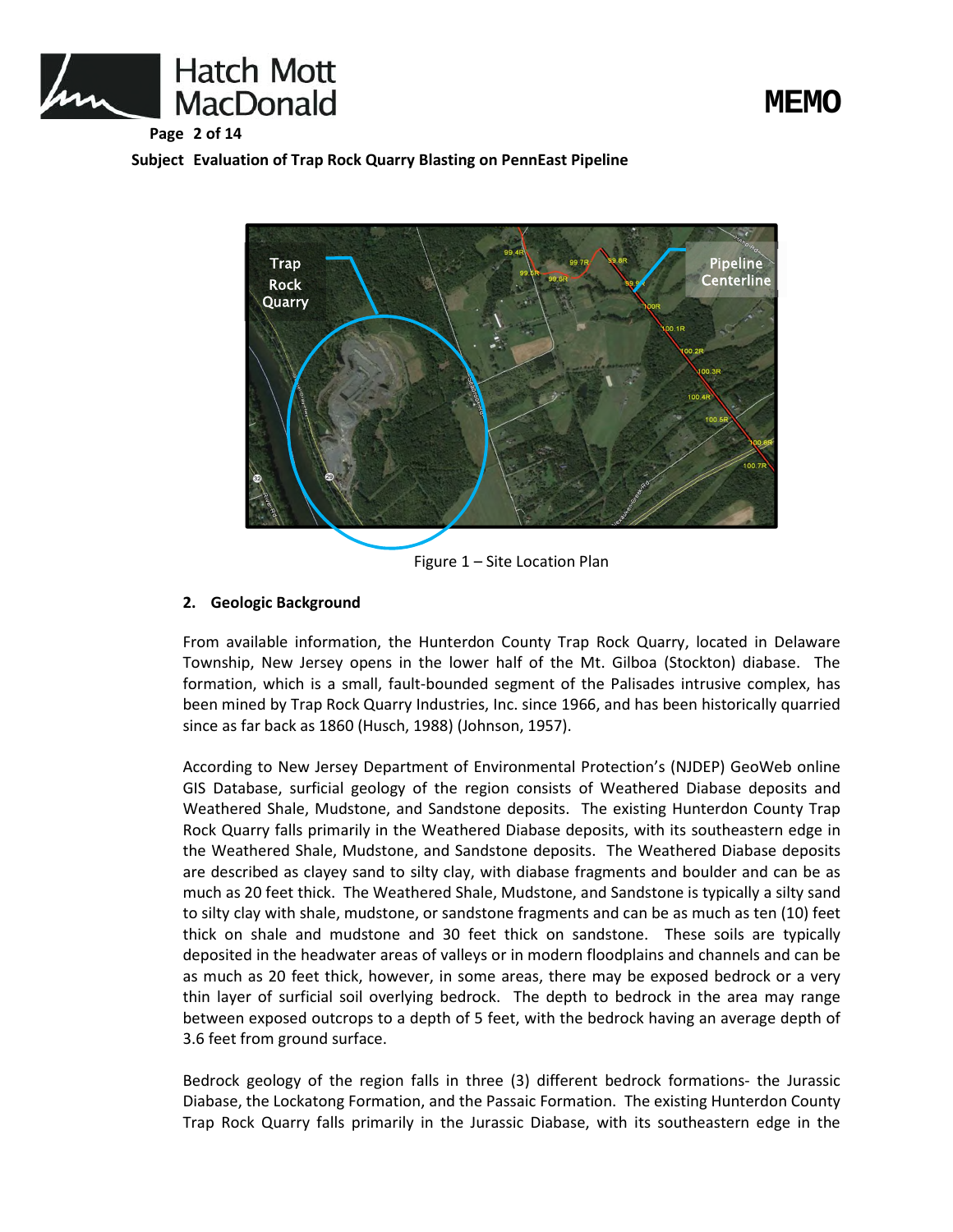



Lockatong Formation. The Jurassic Diabase is described as a medium to coarse grained diabase. The Lockatong Formation is described as a dolomitic or silty argillite, mudstone, sandstone, or siltstone with minor silty limestone, while the Passaic Formation is primarily a siltstone and shale. It is not anticipated that the Hunterdon County Trap Rock Quarry's operations will extend significantly into the Lockatong and Passaic Formations and will therefore be limited to activity in the Jurassic Diabase formation. Diabase formations, which are typical hard rock formations, exhibit longitudinal shear wave velocities of between 6,500 meters per second and 7,000 meters per second (Goodman, 1989). Figure 2 depicts the regional bedrock geology of the Hunterdon County Trap Rock Quarry and the PennEast Project's pipeline alignment. Areas highlighted in purple indicate Jurassic Formation, while clear and green coloring represent Lockatong and Passaic Formations, respectively.

From aerial photography, it is observed that the Hunterdon County Trap Rock Quarry's side slopes have been opened with varying slope angles with benches excavated to facilitate access into the working area and to provide a haul road to access the base of the excavation for transporting extracted material.



Figure 2 – Regional Bedrock Geology Map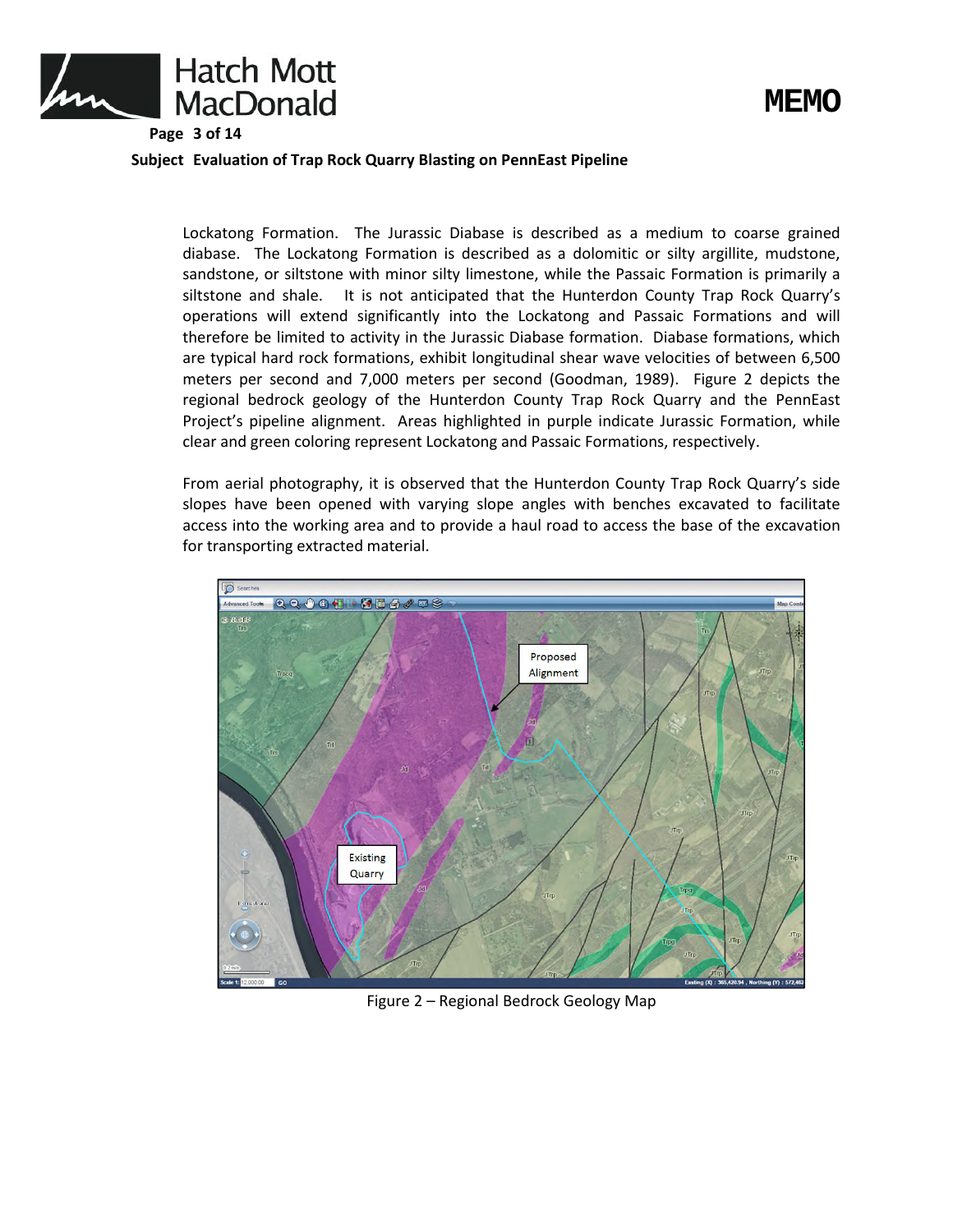



#### **3. Proximity of Blasting Operations to Pipeline**

Based on PennEast's current alignment with route deviations submitted to FERC in February 2016, the closest radial distance between the existing edge of the Hunterdon County Trap Rock Quarry's operations and the proposed PennEast pipeline is approximately 2,800 feet. From a review of available Delaware Township records and a newsprint article (Katz, 2008) referenced in comments submitted to the Project's FERC docket, it is gathered that the Hunterdon County Trap Rock Quarry's owner/operator intends to continue mining within the confines of its property located at Block 59, Lot 3, and within a portion of its property at Lot 4. PennEast expects the Hunterdon County Trap Rock Quarry to be excavated to a depth of approximately 480 feet below existing grade, or 400 feet below sea level. A 12,000 linear foot earthen berm barrier, which is 50 feet tall and 200 feet wide at base, is expected to be placed as a visual and noise barrier at the edge of the Hunterdon County Trap Rock Quarry's Lot 3 and Lot 4 property line, thereby creating a 200-foot setback from Seabrook Road, which is east of the quarry. Figure 3 is provided from the referenced 2008 newsprint article to depict the anticipated future use plans of the Hunterdon County Trap Rock Quarry.

Although unlikely due to benching requirements and sloping to reach extraction depth, if one assumes that the Hunterdon County Trap Rock Quarry's operations will extend up to the limit of the earthen berm, the closest future use radial distance between the Project pipeline and quarry operations will be 2,000 feet. An aerial map with reference scale is provided as Figure 4.



*Quarry Operations Plan* 

*Figure 3 Figure 4 – Aerial Map with Scale*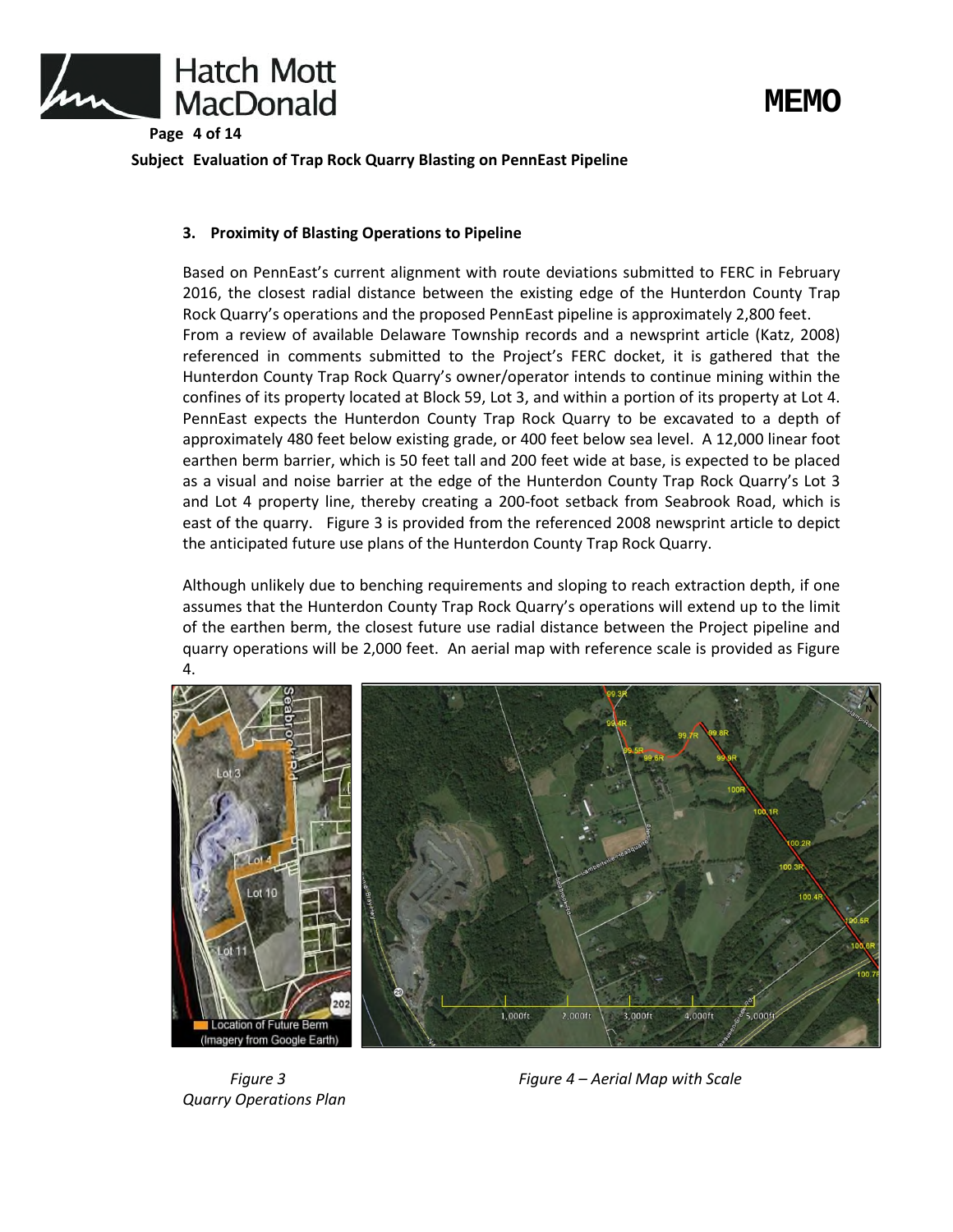



It is not expected that the Hunterdon County Trap Rock Quarry's operations will come closer than the 2,000-foot separation distance, as the existing Delaware Township zoning indicates the area outside of this quarry to be preserved for open space and residential use. Should the Hunterdon County Trap Rock Quarry intend to expand operations, it would need to seek approval from Delaware Township to re-zone the surrounding area to an industrial (I-2) zone. Therefore, a subsequent discussions and this evaluation will maintain an assumed separation distance of 2,000 feet. Notwithstanding these observations, the specific safety concerns associated with the potential effects of blasting at the Hunterdon County Trap Rock Quarry are evaluated herein.

#### **4. State Blasting Requirements and Proposed Pipeline Construction**

Prior to discussing the implications of blasting impacts, it should be noted that the requirements for permitted blasting at any quarry within the State of New Jersey are based on the State of New Jersey's Explosives Act (N.J.S.A. 21:1A-128 et seq.) and related Regulations contained within New Jersey Administrative Code (N.J.A.C.) (Title 12 – Labor and Workforce Development, Chapter 190: Explosives [N.J.A.C. 12:190]). The following relevant requirements are re-stated below:

- *For blasting in vicinity of utility lines, in accordance with the blasting, Contractor shall make every reasonable effort to verify the exact location of utility lines located in the vicinity of such operations. Whenever blasting is being conducted within 200 feet of any pipe distributing liquefied petroleum, manufactured, mixed or natural gas, the blasting Contractor shall notify the gas utility company having control of such gas at least three full working days (excluding Sundays or holidays) prior to blasting. Such notice shall be in writing and served personally or by registered mail.* N.J.A.C. 12:190- 7.7(g).
- *The limits for ground vibration when blasting shall be in accordance with Table 7.26(e) or (f) below.* N.J.A.C. 12:190-7.26(c).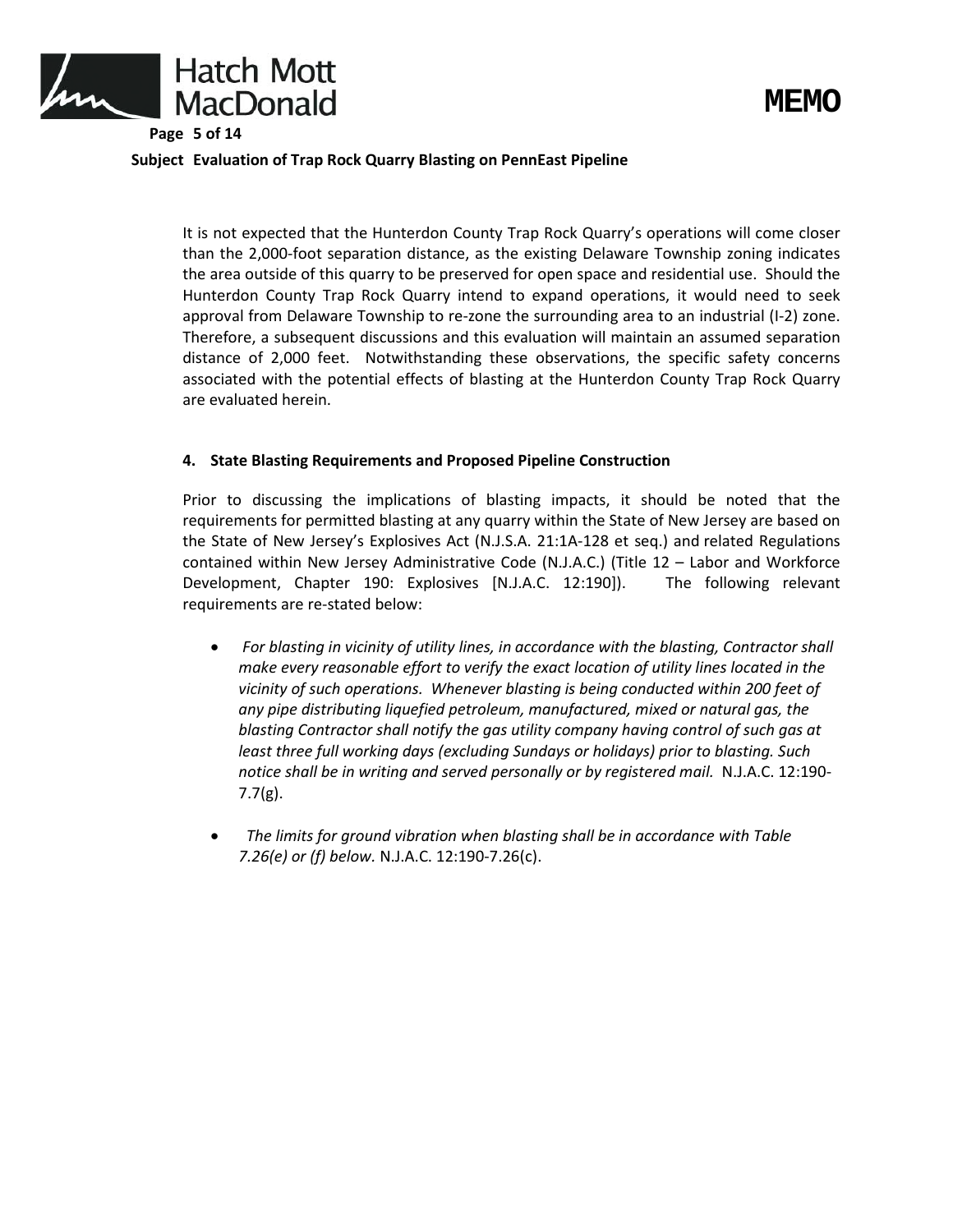**Hatch Mott MacDonald Page 6 of 14**

**MEMO** 





Note to Figure<br>au of Mines, Report to Investigation 8507 \*Figure from U.S. Bure

• *In no case shall the peak particle velocity at a property line exceed two [2] inches per second except when permitted by N.J.A.C. 12:190-1.6.* N.J.A.C. 12:190-7.26(c).

HMM notes that the above-mentioned requirements are institutional controls which are in place and enforced by the State of New Jersey to limit the off-site impact caused by blasting activities. In addition, once the PennEast pipeline is constructed and operational, additional safeguards such as State One-Call and Call Before You Dig programs will trigger notifications to PennEast operational staff, which will prompt additional work-specific safeguards, as required.

PennEast's proposed pipeline will consist of high-strength Grade X-70 steel with welded connections. The pipe will be installed within an excavation at least four (4) feet deep and will be enveloped in an engineered backfill consisting of compacted sand, gravel, or cementitious fill ("flowable fill") which will extend at least six (6) inches in all directions around the pipe. The engineered backfill is designed to support the pipe evenly and protect the pipe's corrosion-protection coating. Native or select fill material will be replaced above the engineered fill to prevent impact to the pipe from shallow excavations. During manufacturing and construction, PennEast's installed piping will undergo quality control and/or quality assurance testing, including inspections at the manufacturing facilities and construction inspections during all welding, coating, and backfill operations. PennEast intends to inspect and non-destructively test a portion of the welds using radiographic methods, however, the full pipe will be strength tested by means of hydrostatic testing to a pressure of 1.5 times the planned operating pressure for eight (8) hour intervals.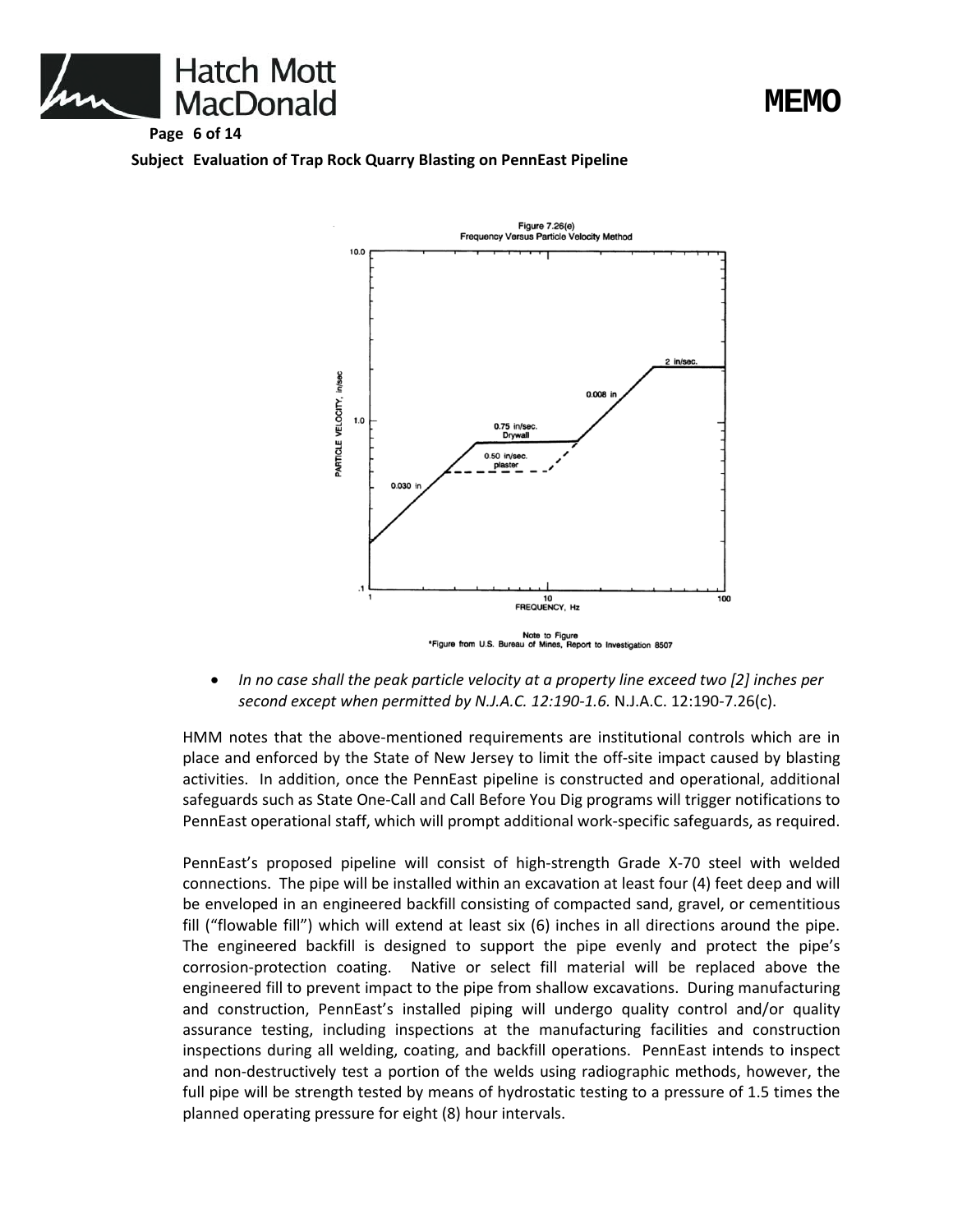



HMM would note that blasting in proximity to utilities, specifically natural gas pipelines, is not an unusual occurrence. Pipeline integrity has been studied and established based upon extensive research by the Pipeline Research Committee International, the United States Bureau of Mines, and through observation of performance of existing in-service pipelines within proximity to construction and blasting activities. These studies have been conducted on "close-in" blasting, with the blast source as close as five (5) feet away from the pipeline, and on the blasting effects on a pipeline several hundred feet away from the blast source (Esparza, 1981; Esparza, 1991; Oraid, 1994; Siskind et.al, 1993; Siskind et.al, 1994). Each of these safeguards provides a baseline level of safety for an operational pipeline.

#### **5. Blast-Induced Vibrations and Resulting Effects**

Ground vibrations and the effects on structures are well-studied and documented as a result of extensive research on seismic events and surface mine blasting for mineral resources. Several authors, including Bender, Esparza, Siskind, have specifically studied the response and effects of blasting on gas product pipelines<sup>1</sup>. These studies have helped to develop an understanding of the blast wave and energy propagation through various soil and rock formations, and the effects of these vibrations on structures at various frequencies, magnitudes, and distances away from the energy.

By nature, the activity of rock blasting can generally be summarized as drilling blast holes at a preset spacing (based on rock type), controlled blast cartridge installation, followed by a series of blast charges, each separated by a delay to split and fragment the rock in a controlled fashion. Each blast cartridge's size (weight) is proportional to both the energy imparted to the rock and the magnitude of the resulting energy front created by the blasting activity. A larger cartridge and shorter delay will create greater overlap between each blast, which would result in a greater magnitude of energy imparted, while a smaller cartridge and/or longer delay would reduce the magnitude of energy imparted. In addition to blast energy at source, sitespecific subsurface conditions and radial distance from blast affect how vibrations transmit, attenuate, and reflect before reaching the location of concern.

As vibrations propagate, their energy travels, attenuates, and reflects radially in three (3) principal directions (X, Y, and Z) through geologic materials. For the purpose of measuring and evaluating the intensity of vibrations and their effect on structures, regulations including United States Code of Federal Regulations and N.J.A.C. as well as the scientific community and engineering, testing, and construction industries have adopted the use of the practical measurement of peak particle velocity (PPV), or the dominant amplitude between the three (3) principal directions measured in inches per second (ips).

<sup>1.</sup> Unless otherwise noted, studies referenced herein are related to gas product pipelines are defined as any pipe distributing liquefied petroleum, manufactured, mixed, or natural gas.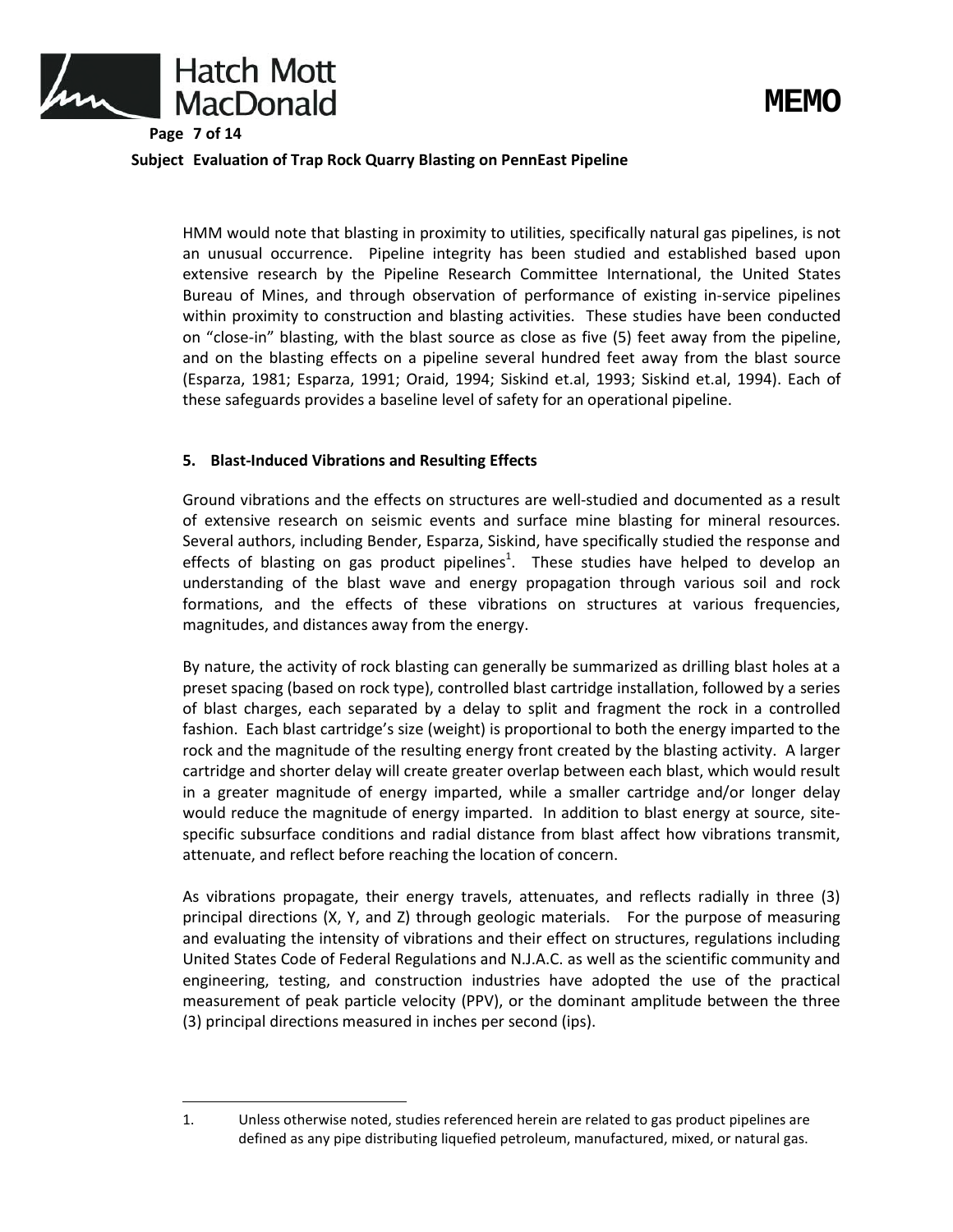

**MEMO** 

The number of cycles per second of this energy wave, measured in Hertz, defines the vibration as it moves through the subsurface.

The frequency and PPV can be readily measured using seismograph equipment. Using the readily-measurable parameters of PPV and frequency, researchers have compiled extensive observational data that provide guidance to predict blasting-induced vibrations as a function of cartridge charge and radial distance from the blast.

The following Table 1 includes information from several researchers and organizations which have provided suggested PPV threshold for gas product pipelines based on their observational experience.

| <b>PPV</b> [ips] | <b>Limit Description</b>                                                                                              | <b>Authors/Source</b>                                                      |  |
|------------------|-----------------------------------------------------------------------------------------------------------------------|----------------------------------------------------------------------------|--|
| 50 to 150        | Explosive near a buried pipe; no damage<br>observed                                                                   | Siskind, D.E. &<br>Stagg,<br>1993                                          |  |
| 25               | Explosive near a buried pipe; no damage<br>observed                                                                   | Oriard, 1980 & Oriard 2002                                                 |  |
| 12 to 15         | Predicted PPV of an explosive near buried<br>pipe where no damage occurred                                            | Bender, 1981                                                               |  |
| 12               | Suggested threshold limit for construction of<br>pipeline trench parallel to existing high-<br>pressure gas lines     | International Society of<br><b>Explosives Engineers (ISEE)</b><br>Handbook |  |
| 10               | Blasting 50 feet from buried pipe with no<br>observed loss of pipe integrity                                          | Siskind et. al, 1994<br>(US Bureau of Mines RI 9523)                       |  |
| 5                | Recommended conservative limit for any steel<br>buried pipe under any conditions based on<br>allowable stress of pipe | Pipeline Engineering Journal,<br>2009 pg. 260-262                          |  |

|  |  | Table 1 - Comparison of Threshold PPVs for Pipelines |  |  |
|--|--|------------------------------------------------------|--|--|
|--|--|------------------------------------------------------|--|--|

It can be noted from the above table that various authors are of the opinion that safe PPV thresholds for pipelines range between five (5) to greater than 25 ips without damage to the pipeline. Notwithstanding, multiple other references, such as the U.S. Bureau of Mines publication (RI-8507) (referenced by N.J.A.C. 12:190-7.26[c]), indicate a safe PPV threshold limit<sup>2</sup> of no greater than 2.0 ips.

In addition, the U.S. Bureau of Mines publication (RI-8507) suggests a range of limiting PPV for sensitive structures and aged, historical monuments constructed of brittle material (i.e. mortar, brick) installed within competent rock between 0.3 and 0.75 ips. HMM recognizes that the allowable PPV thresholds specific to gas transmission pipelines is at least 10 times greater than those allowable PPVs for sensitive structures.

Although the proposed PennEast pipeline will not be made of brittle material or classified as a historic structure, for the purpose of this evaluation, HMM considered a conservative average

<sup>2.</sup> The threshold limit is defined as the maximum vibration which can be experienced before perceivable damage results to the structure. If the threshold is not exceeded, damage is unlikely.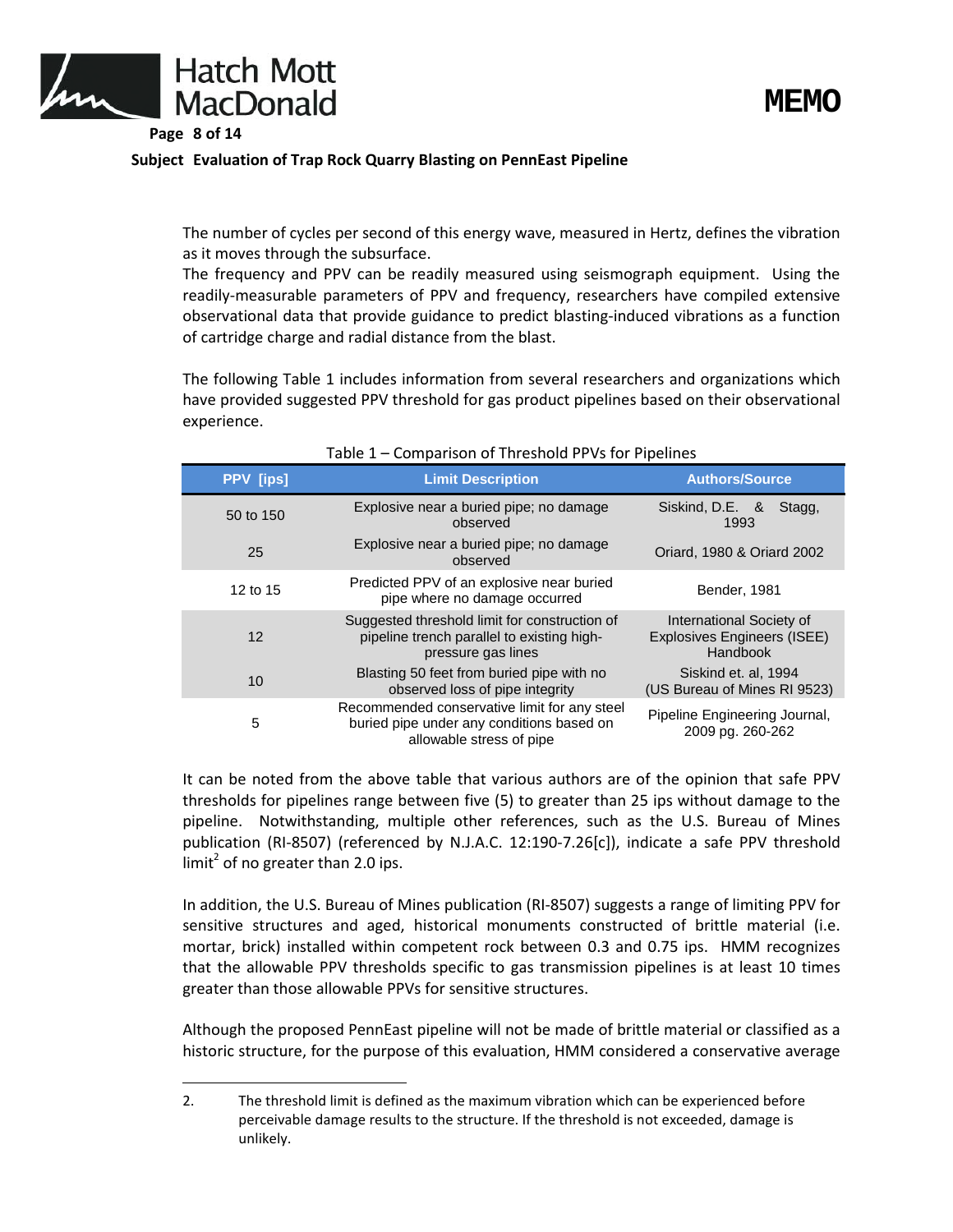



limit of 0.5 ips to demonstrate the safety of the PennEast pipeline, even when applying the most stringent blasting standards at the Hunterdon County Trap Rock Quarry and other Pennsylvania and New Jersey quarries.

#### **6. Evaluation of PennEast Pipeline and Safe Distance from Blasting Operations**

In practice, blast-induced PPV are controlled by developing a scaling relationship between the nearest sensitive receptor such as a structure (in this case the PennEast pipeline) and the vibration threshold that the receptor can accept. The scaling relationship essentially normalizes the distance against the square root of weight of charge being used and produces a "scaled distance," which can be used to evaluate the maximum PPV transmitted at any distance away from the source. As each blast and each site is unique, HMM applied a sitespecific constant to the scaled distance that takes into consideration all the unique parameters of the charge and environment including blast pattern and hole spacing, depth of stemming, site geology, and topography. Once evaluated, this site-specific relationship can be used to predict PPV from future blasts at the same general location.

The scaling relationship developed by Oraird (1994) takes the form:

$$
PPV = A \left(\frac{R}{\sqrt{W}}\right)^B
$$

Where:

*PPV* = Peak particle velocity at the sensitive receptor [inches per second] *A* = Site-specific constant based on geology, distance, and wave propagation (no unit) *R* = Radial distance between blast and sensitive receptor (feet) *W* = Charge weight per delay (pounds) *B* = Variable based upon scaling relation referenced = -1.6 (Siskind, et al., 1980) *R W*  $(R)$  $\left(\frac{\overline{W}}{W}\right)$ = the scaled distance

The variable "*A*" is often determined using empirical data-fitting based on a series of test blasts representative of quarry operations with data collected at multiple seismographs aligned at several distances (such as 10, 100, and 1,000 feet away) from the charge. This allows for a more accurate determination of the reflection and attenuation caused by the site's geology, however, treating the geology as a single material with continuous, infinite half-space would yield a conservative approach. This conservatism results from not considering layered soil conditions where only some of the energy generated at a source is refracted through one layer into the next; the rest is reflected in multiple directions at the layer interface, thus reducing vibrations forward-moving in the direction of the pipeline.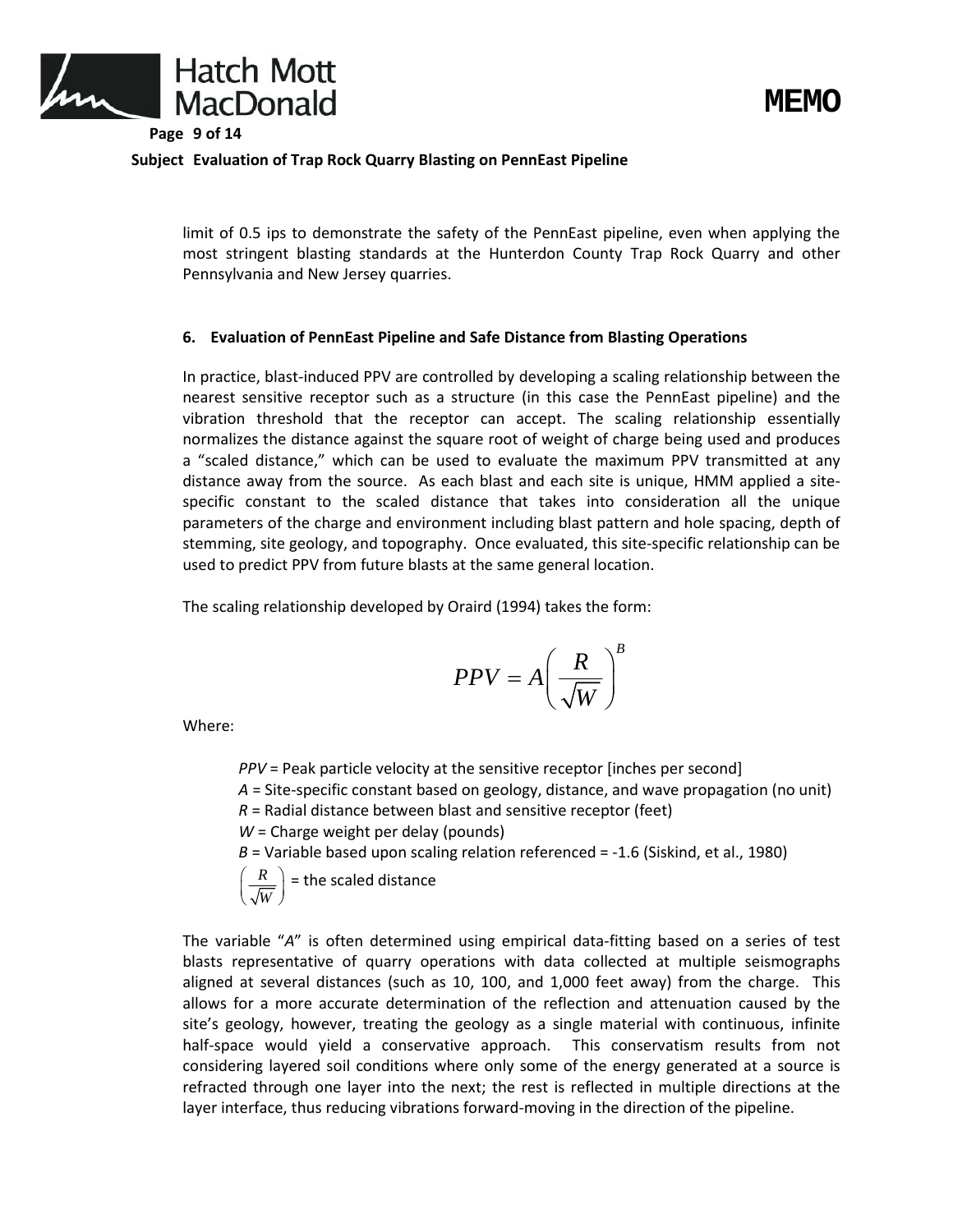

**MEMO** 

Based on observations by Oraird (1994) and Bender (2007), the variable "*A*" generally ranges between a value of 24.2 and 242, with a maximum of 605. For the purpose of this evaluation, the conservative assumption of a single material (diabase hard rock) is considered, and a value of *A* = 500 has been considered.

Using the scaling relationship for the specific evaluation of the Hunterdon County Trap Rock Quarry and the PennEast pipeline, the PPV anticipated at the PennEast pipeline can be evaluated using the following site-specific parameters:

*A* = 500 *R* = 2,000 feet  $W = 1$  lb. (typical for hard rock)  $B = -1.6$ Therefore, *PPV* **=**  $R \bigcap^B$ *A W*  $(R)$  $\sqrt{\overline{W}}$  $\setminus \sqrt{W}$ =  $500\left(\frac{2,000 \text{ feet}}{4.15}\right)^{-1.6}$  $\mathbf{1}$ *feet lb*  $\big(2,000 \text{ feet}\big)^{-1}$  $\frac{v}{\sqrt{111}}$  $\langle \quad \sqrt{1}lb \quad \rangle$ = **0.0026 ips**

Therefore, in the case where blasting will be occurring at the closest allowable distance to the Hunterdon County Trap Rock Quarry property line (2,000 feet from pipeline), the peak particle velocity experienced at the pipeline will be approximately 0.0026 ips. Although the PennEast pipeline will not be considered a historic structure, using even the most stringent damage threshold of 0.5 ips, the vibration experienced at the pipeline will be substantially below the most stringent limit. Furthermore, using this most stringent limit, there is a safety factor of greater than 100 before the Hunterdon County Trap Rock Quarry's blasting activities would create a damage risk to the PennEast pipeline at the currently proposed distance of 2,000 feet.

In reality, a limit of 0.5 ips, which is used for historic structures, is overly conservative since natural gas pipelines are constructed of high-grade steel and do not demonstrate the same behavior as brittle structures. Using the higher threshold limit of 2.0 ips adopted by the State of New Jersey as outlined in N.J.A.C. 12:190-7.26(c), there is an even larger safety factor applied before concerns about pipeline damage could even be considered.

Using the 2.0 ips limit, an approximate safe (minimum) separation distance between the pipeline and quarry blasting can be determined by rearranging the scaling relationship and solving for distance, R. The equation can be rearranged to be expressed in terms of "R" as follows:

$$
R = \sqrt{W} \left(\frac{PPV}{A}\right)^{1/B}
$$

Using a damage-limiting threshold of 2.0 ips for PPV as outlined in N.J.A.C. 12:190-7.26(c) and the site-specific inputs for A, B, and W variables, the safe (minimum) separation distance between the pipeline and blasting is defined as: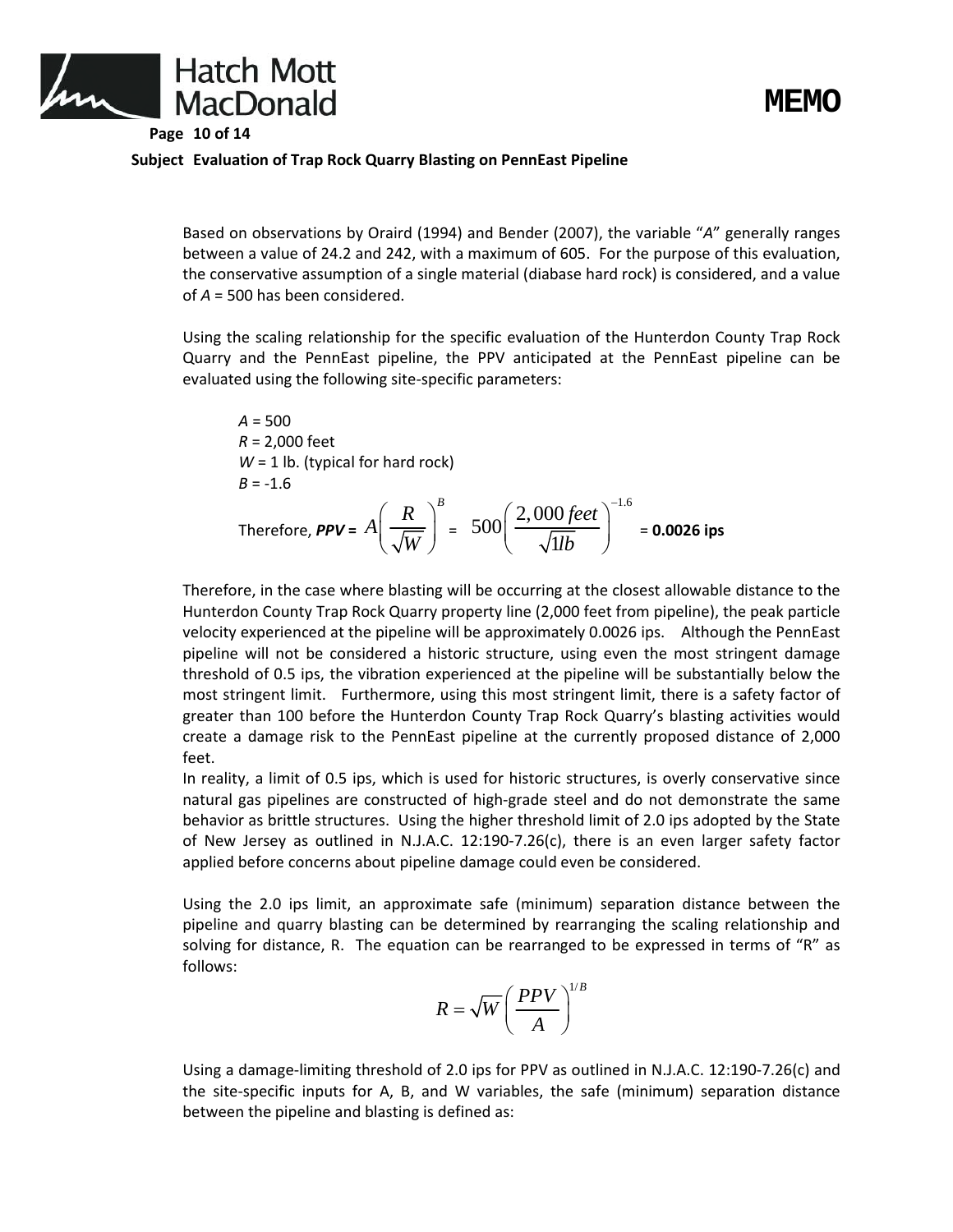



$$
R = \sqrt{W} \left( \frac{PPV}{A} \right)^{1/B} = \sqrt{1lb} \left( \frac{2.0ips}{500} \right)^{-1.6} = 31.53 ft
$$

From the above evaluation, a safe separation distance of 32 feet between the pipeline and blasting should be maintained to avoid pipeline safety concerns related to vibration effects from blasting. The separation distance should not be misconstrued to suggest that the pipeline cannot be installed closer than 32 feet from blasting operations. Rather, it suggests that, if the pipeline were to be installed at a distance closer than this spacing, a site-specific evaluation should be completed of the planned blast with specific charge weights, spacing, stemming, and other details to determine the blast-induced circumferential and longitudinal pipe stresses (Esparza, 1981). Protective measures such as installing a seismograph above the pipeline, vibration-attenuation trenching, or instrumentation of the pipeline, may be established to mitigate effects.

PennEast is aware that, at one (1) location along the current Project alignment, blasting may possibly be occurring within this distance of the pipeline. At this Pennsylvania quarry, in accordance with the United States Code of Federal Regulations (CFR) (Title 29 CFR 1926.900 et seq. Subpart U - Safety and Health Regulations for Construction - Blasting and Use of Explosive) requires any blaster is required to notify the gas utility company when blasting is being conducted within 200 feet of any pipeline distributing liquefied petroleum, manufactured, mixed, or natural gas. Therefore, PennEast will almost certainly be consulted and involved in planning the safety maintenance of its pipeline. At other locations along the currently proposed pipeline route alignment, PennEast maintains the previously calculated safe distance of 32 feet from blasting operations.

#### **7. Conclusion and Discussion**

Based on HMM's evaluation, PennEast may conclude the following:

- The Hunterdon County Trap Rock Quarry, located in Delaware Township, is an active quarry where blasting operations will take place at least 2,000 linear feet away from the closest radial intersection to the Project's pipeline alignment. The local geologic formation consists of Jurassic diabase, a hard rock formation.
- In accordance with the State of New Jersey's Explosives Act (N.J.S.A. 21:1A-128 et seq.) and New Jersey Administrative Code (N.J.A.C. 12:190), any quarry blasting shall limit off-site vibrations to below 2.0 ips.
- HMM notes that blasting in proximity to utilities, specifically natural gas pipelines, is not an unusual occurrence. The integrity of natural gas pipelines has been studied and established based upon extensive research by numerous researchers.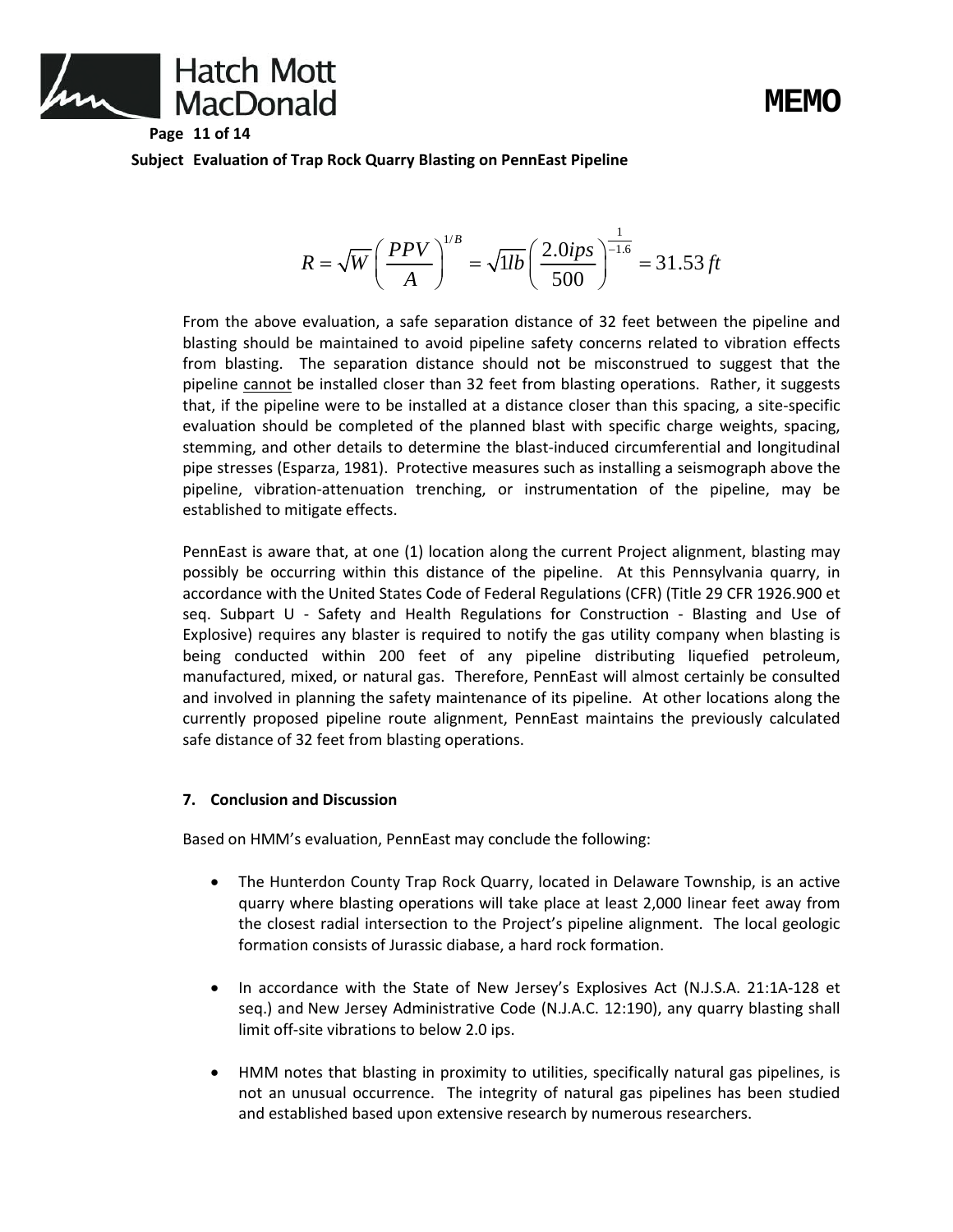



- The upper limit of safe PPVs below which damage is not likely ranges between 5 to greater than 25 ips. The most conservative threshold limit, reserved for historic structures installed within competent rock, ranges between 0.3 and 0.75 ips.
- Using a conservative set of circumstances for blasting at closest setback distance from quarry property line, geologic constants, and charge weight, the vibration expected at the proposed PennEast pipeline is nearly 0.003 ips. This expected vibration is less than even  $1/100<sup>th</sup>$  of the tolerable PPV limit for the most stringent threshold limit assigned to a historic structure. This conservative evaluation leads to a factor of safety greater than 100 before damage to the pipeline is expected. Using more appropriate PPV threshold limits, variable blasting configurations and distances, and a layered geologic subsurface, the factor of safety would be even greater than 100.
- Using a damage-limiting threshold of 2.0 ips for PPV, as outlined in N.J.A.C. 12:190- 7.26(c), a safe (minimum) separation distance between the PennEast pipeline and any hard-rock quarry blasting can be determined to be approximately 32 feet. Installing pipeline closer than this distance would require additional site-specific evaluation during each blast. HMM is only aware of one Pennsylvania location at which blasting may be possible within 32 feet. Pursuant to regulations, any blasting within 200 feet of a natural gas pipeline will require the blaster to notify the natural gas utility company. Therefore, PennEast will almost certainly be consulted and involved in planning to maintain the pipeline's safety. At other locations along the current Project pipeline alignment, PennEast maintains this safe distance from blasting operations.

Considering the above, based on HMM's evaluation, PennEast should not anticipate that blasting at the Hunterdon County Trap Rock Quarry in Delaware Township, New Jersey will have any disruptive or damaging effect to the proposed PennEast pipeline Project. In addition, where noted, portions of this evaluation are applicable to other quarries within vicinity of the PennEast Pipeline Project. From this analysis and other studies conducted by and on behalf of PennEast, PennEast will not anticipate blasting will impact the safety of the proposed pipeline.

Table

Vatsal A. Shah, Ph.D, PE Senior Project Engineer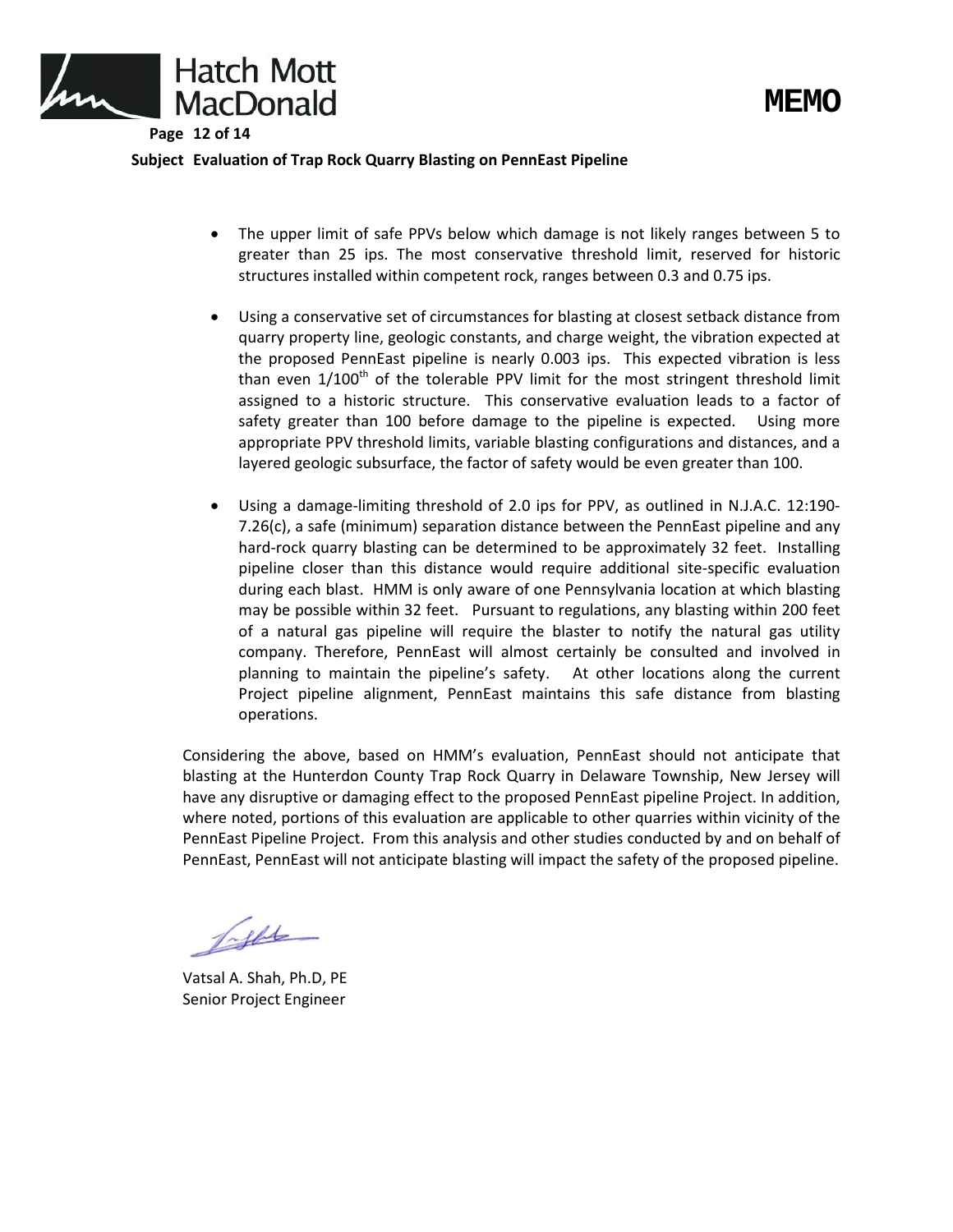



### **8. References**

- 27 CFR Part 55. Commerce in Explosives.
- 29 CFR 1926.900(k). Occupational Safety and Health Administration blasting requirements.
- 49 CFR Parts 171 178. Hazardous Materials Regulations.
- Bender, W., 1981. "Blast Vibration Limits on Pipelines."
- Bender, Wesley L., 2007. "Understanding Blast Vibration and Airblast, their causes, and their damage potential." Presented at the Golden West Chapter of the International Society of Explosives Engineers.
- Church, Horace K. Excavation Handbook. New York: McGraw-Hill, 1981. Print.
- CIRIA/UEG, 1989, OTH 87 240. "The Assessment of Impact Damage Caused by Dropped Objects on Concrete Offshore Structures." Department of Defense Offshore Technology Report.
- Dowding, Charles H., 1996. "Construction Vibrations." Prentice Hall. ISBN 0-13- 299108-X.
- Esparza, D. E., 1991. "Pipeline Response to Blasting in Rock."
- Esparza, D. E., et al., 1981. "Pipeline Response to Buried Explosive Detonations." Southwest Research Institute.
- Esteves, J.M. Control of Vibrations Caused by Blasting Laboratorio National De Engenharia Civil, Lisboa, Portugal, Memoria 498, 1978.
- Fuglem, M. K., et al., 2001. "Pipeline Design for Mechanical Damage." For the Pipeline Design Construction & Operations Technical Committee of Pipeline Research Council.
- Goodman, Richard E. Introduction to Rock Mechanics. 2d ed. New York: Wiley, 1989. Print.
- Hanson, Carl E., David A. Towers, and Lance D. Meister. "Transit Noise and Vibration Impact Assessment." Rep. No. FTA-VA-90-1003-06. Washington, DC: U.S. Department of Transportation, Federal Transit Administration, 2006. P. 12-12 Print. May 2016.
- Hopler, Robert, 1998. "ISEE Blasters' Handbook, 17th Edition." Pp. 618-625
- Husch, J.M., 1988. Significance of Major and Race Element Variation Trends in Mesozoic Diabase, West-Central New Jersey and Eastern Pennsylvania. Froelich, A.J. and Robinson, G.R., Jr., eds. Studies of the Early Mesozoic Basins in the Eastern United States. U.S. Geological Survey Bulletin. Pp.141 -150.
- J.F. Wiss. "Vibrations During Construction Operations." Journal of Construction Division, Proc. American Society of Civil Engineers, 10., No. CO3. Pp. 239 - 246. September 1974.